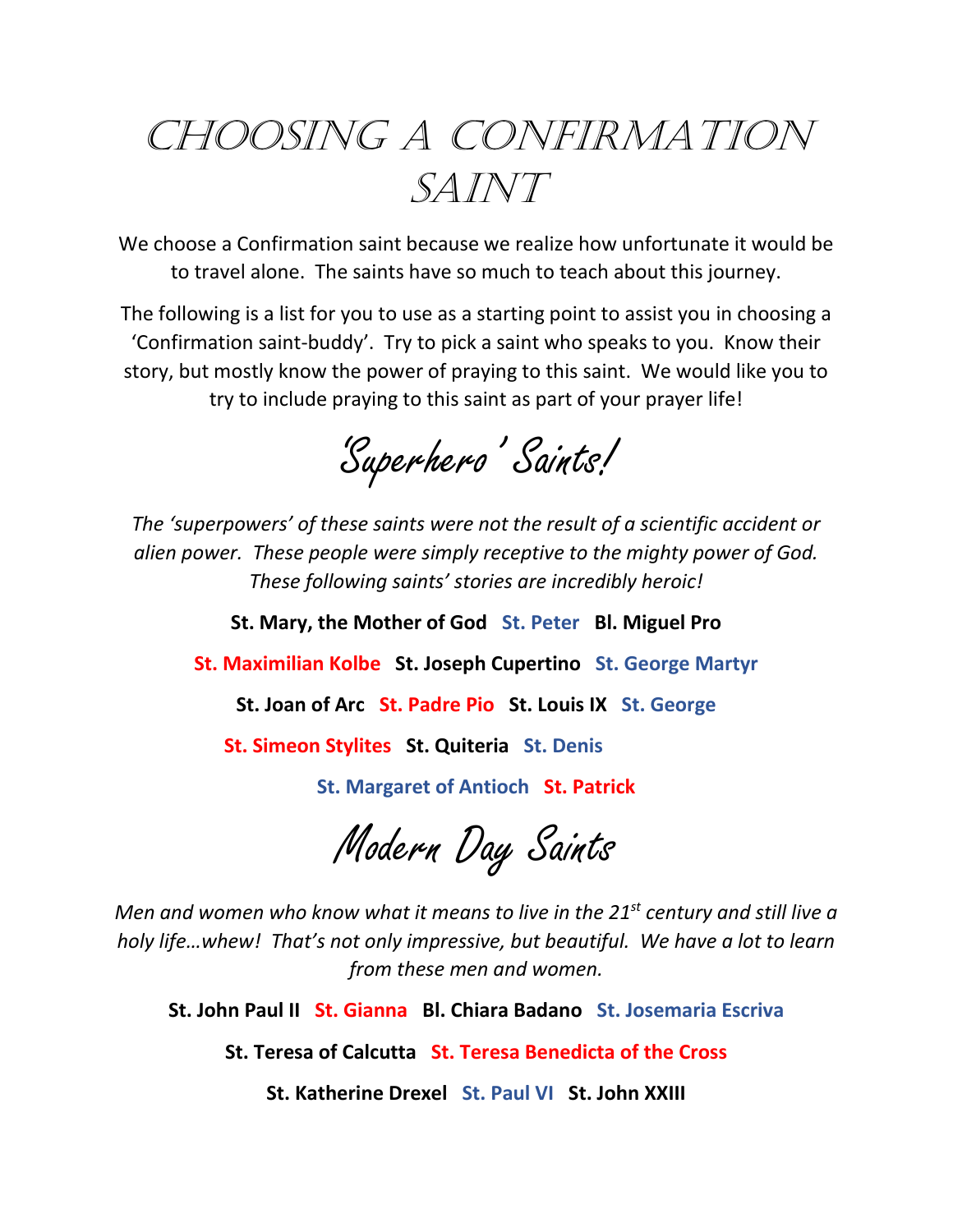**St. Pauline of the Suffering Heart of Jesus St. Luigi Orione**

**St. Andre Bessette St. Jaime Hilario Barbal St. Riccardo Pampuri**

## **St. maria Bernard Butler St. Pius X**

**St. Mary MacKillop St. Oscar Romero Bl. Carlo Acutis**

SAINTS WITH REALLY COOL CONVERSION STORIES

*God works wonders in our lives in small and quiet ways. Sometimes, His wonders are LOUD. These saints experienced a profound conversion that shaped their life in tremendous ways.*

**St. Ignatius of Loyola St. Vladimir of Kiev St. Francis of Assisi**

**St. Moses the Black St. Mary Magdelene St. Longinus St. Paul St. Genesius Bl Imelda Lambertini**

**St. Augustine of Hippo (Doctor of the Church)**



*Young people who became saints before the age of 25:*

**Bl. Jose Sanchez del Rio St. Agnes St. Dominic Savio St. Tarcisius St. Maria Goretti Bl. Chiara Luce Badano St. Aquilina St. Gemma Galgani**

**St. Lucy Bl. Pier Georgio Frassati St. Charles Lwanga St. Perpetua Bl. Francisco Marto Bl. Jacinta Marto St. Philomena St. Aloysius Gonzaga**

## SAINTS FOR A SPECIFIC INTENTION

**For abuse victims: St. Monica For adopted children: St. Thomas More For altar servers: St. John Berchmans For artists: St. Catherine of Bologna For athletes: St. Sebastian For bakers: St. Nicholas For Christian mothers: St. Anne For earaches: St. Polycarp For farmers and rural communities: St. Isidore the Farmer**